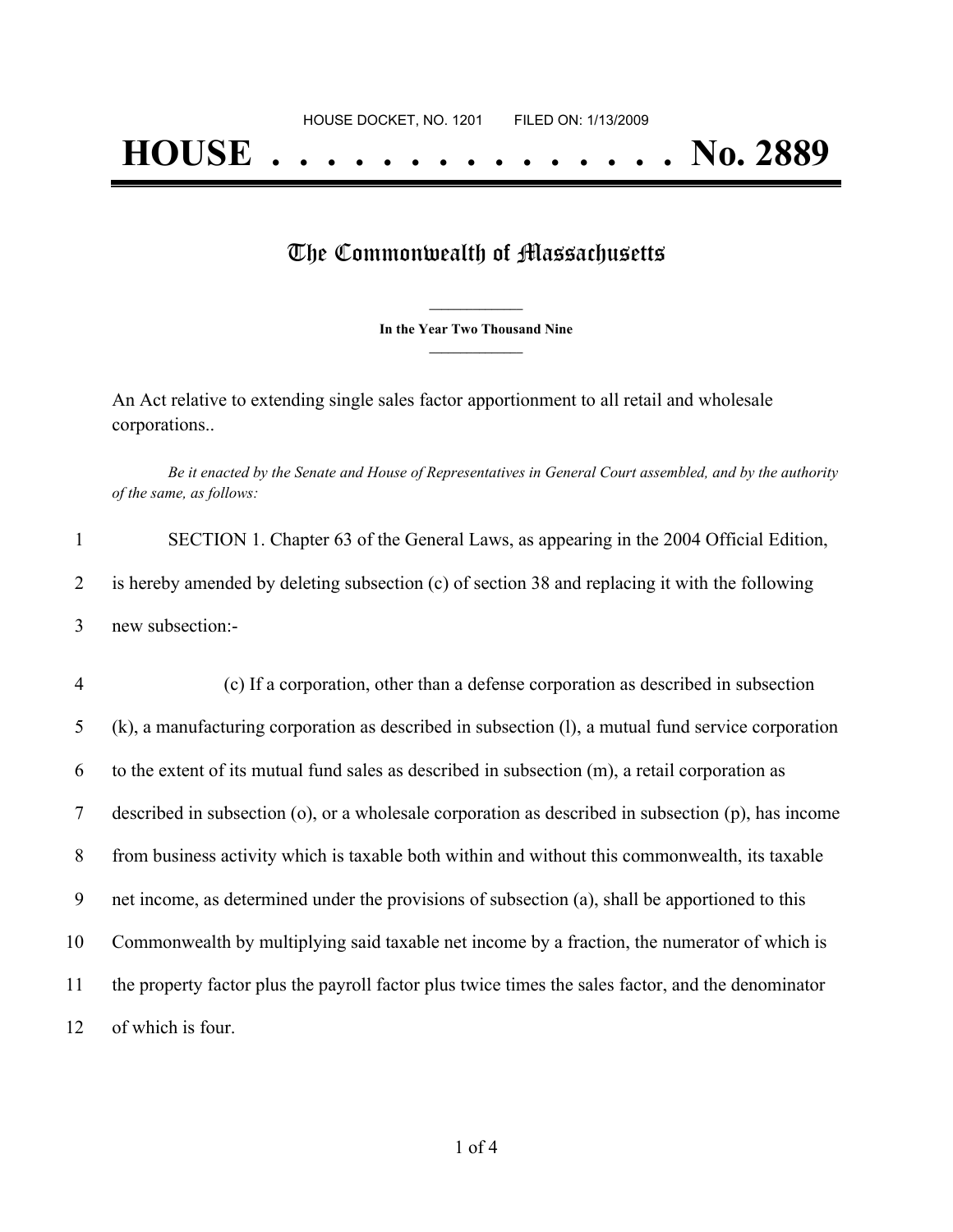SECTION 2. Section 38 of Chapter 63 of the General Laws, as so appearing, is hereby further amended by inserting the following new subsection:-

 (o) (1) As used in this section, the following words shall, unless the context otherwise requires, have the following meaning: "Retail corporation", a corporation that is engaged in retailing. In order to be engaged in retailing, the corporation must be engaged, in substantial part, in the ordinary course of business of making sales of tangible personal property or associated services at retail; engaged in the business of making sales of tangible personal property at retail at an auction; engaged in the business of making sales for storage, use or other consumption, or makes sales at auction for storage, use or other consumption. A sale "at retail" is a sale for any purpose other than resale. A domestic or foreign retail corporation's activities will be considered to be substantial if any one of the following five tests are met: 1. twenty-five percent or more of its gross receipts are derived from sales at retail;

- 2. twenty-five percent or more of its payroll is paid to employees working in its retailing operations and fifteen percent or more of its gross receipts are derived from sales at retail;
- 3. twenty-five percent or more of its tangible property is used in its retailing operations and fifteen percent or more of its gross receipts are derived from sales at retail;
	-

4. thirty-five percent or more of its tangible property is used in its retailing operations; or

 5. the corporation's retailing activities are deemed substantial under relevant regulations promulgated by the commissioner.

 (2) If a retail corporation, as defined in paragraph (o), has income from business activity which is taxable both within and without this commonwealth, its taxable net income, determined

of 4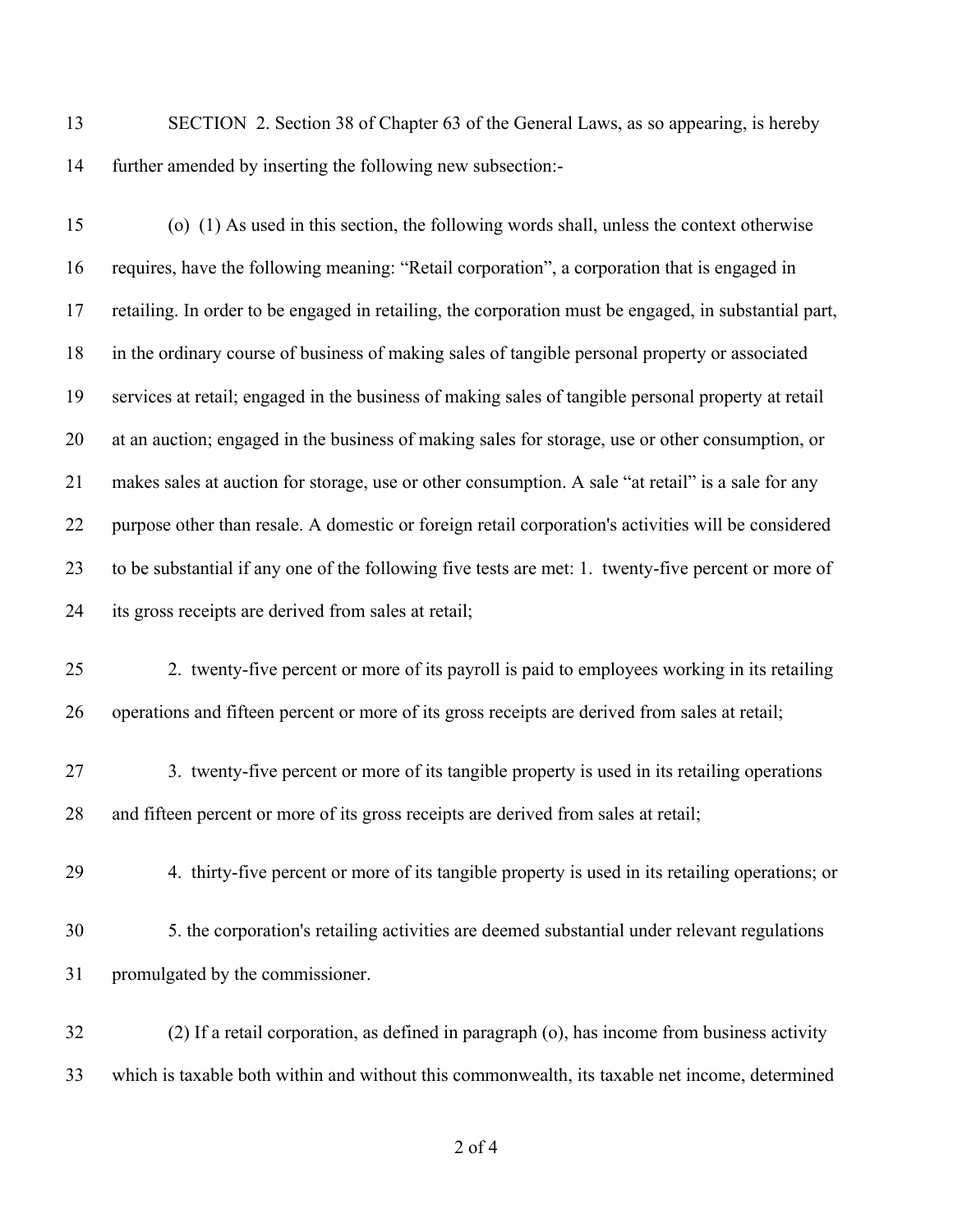under the provisions of subsection (a), shall not be apportioned pursuant to the percentage that results from the three-factor formula set forth in subsection (c) but, instead, shall be apportioned by multiplying said taxable net income by one hundred percent of the sales factor.

 SECTION 2. Section 38 of Chapter 63 of the General Laws, as so appearing, is hereby further amended by inserting the following new subsection:-

 (p) (1) As used in this section, the following words shall, unless the context otherwise requires, have the following meaning: "Wholesale corporation", a corporation that is engaged in wholesaling. In order to be engaged in wholesaling, the corporation must be engaged, in substantial part, in the ordinary course of business of making sales of tangible personal property at wholesale; engaged in the business of making sales of tangible personal property at wholesale at an auction. A sale "at wholesale" is a sale whereby the purchaser intends to resell the purchased items. A domestic or foreign wholesale corporation's activities will be considered to be substantial if any one of the following five tests are met:

1. twenty-five percent or more of its gross receipts are derived from sales at wholesale;

 2. twenty-five percent or more of its payroll is paid to employees working in its wholesaling operations and fifteen percent or more of its gross receipts are derived from sales at wholesale;

 3. twenty-five percent or more of its tangible property is used in its wholesaling operations and fifteen percent or more of its gross receipts are derived from sales at wholesale;

 4. thirty-five percent or more of its tangible property is used in its wholesaling operations; or